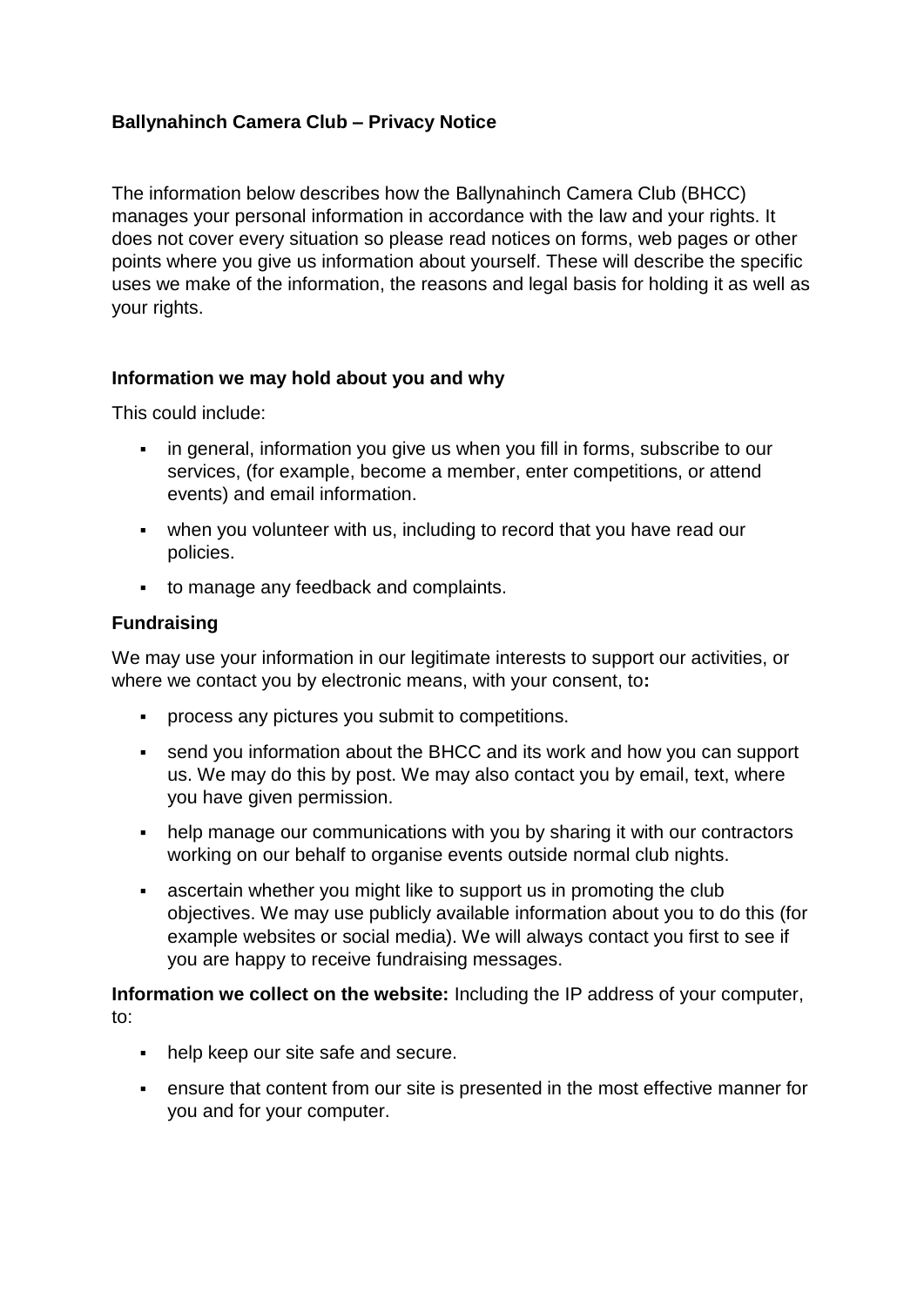## **Who do we share your personal information with?**

We may share your personal information:

- with the NI Photographic Association who organise interclub competitions or contractors who offer services to in the organisation of group visits.
- Where, from time to time, we may be under a legal obligation to disclose or share your information..

### **Transferring information abroad**

Your personal information will not be transferred, stored or processed outside the European Economic Area ("EEA").

### **How long do we keep your information?**

As long as necessary for the purpose/s it was collected for. This will vary depending on the type of information, legal requirements or other justifications permitted by Data Protection Law. We have an Information Retention Policy which sets out retention periods. In some cases we may keep information indefinitely for safeguarding reasons where we believe there is a potential risk to individuals.

#### **Does the law allow this?**

Data Protection law including the General Data Protection Regulation, Regulation (EU) 2016/679 sets out the principles we must adhere to and other conditions which must be satisfied. Forms, webpages or other places where you submit information will describe how the particular use complies with the law. If you have any queries, please contact the Compliance Officer.

## **Your Rights**

You have the right to:

- ask us not to process your personal information for marketing of the BHCC.
- see copies of information held about you. Please send your request in writing to the Secretary. Please include copies of two forms of ID. We will respond as soon as possible and not longer than one month from receipt.
- ask us to amend, update or delete your information in some circumstances or withdraw consent to our processing of your information for particular purposes by contacting the Secretary.

If you are unhappy with the way we are managing your personal information please contact the Secretary. If you are still unhappy you can complain to the Information Commissioner's Office.

#### **Who to contact**

For queries about this privacy statement or any other data protection issues, please contact the Secretary, Frances Price – [f.price@qub.ac.uk](mailto:f.price@qub.ac.uk)